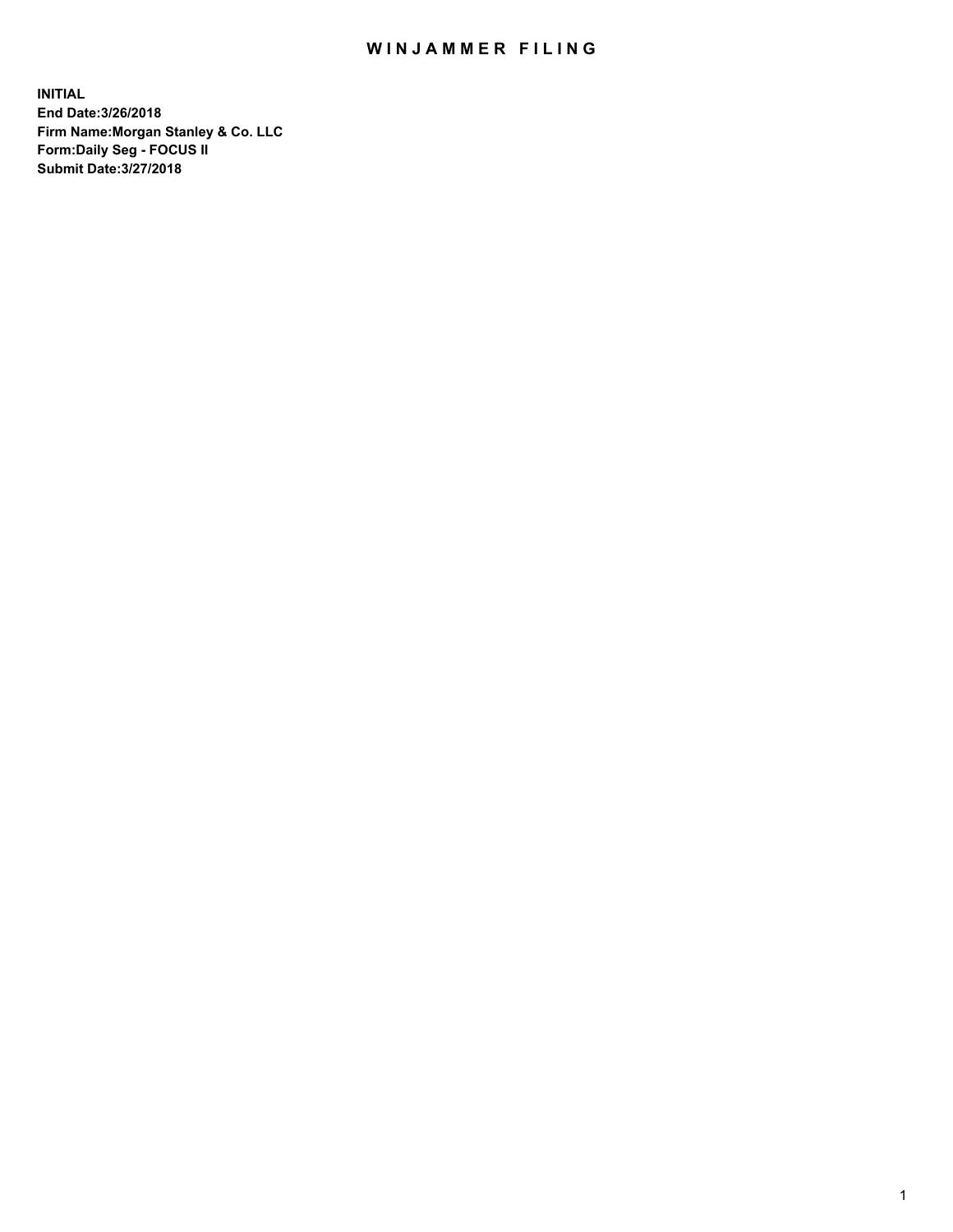## **INITIAL End Date:3/26/2018 Firm Name:Morgan Stanley & Co. LLC Form:Daily Seg - FOCUS II Submit Date:3/27/2018 Daily Segregation - Cover Page**

| Name of Company<br><b>Contact Name</b><br><b>Contact Phone Number</b><br><b>Contact Email Address</b>                                                                                                                                                                                                                         | Morgan Stanley & Co. LLC<br>Ikram Shah<br>212-276-0963<br>lkram.shah@morganstanley.com |
|-------------------------------------------------------------------------------------------------------------------------------------------------------------------------------------------------------------------------------------------------------------------------------------------------------------------------------|----------------------------------------------------------------------------------------|
| FCM's Customer Segregated Funds Residual Interest Target (choose one):<br>a. Minimum dollar amount: ; or<br>b. Minimum percentage of customer segregated funds required:%; or<br>c. Dollar amount range between: and; or<br>d. Percentage range of customer segregated funds required between:% and%.                         | 331,000,000<br>0 <sub>0</sub><br>00                                                    |
| FCM's Customer Secured Amount Funds Residual Interest Target (choose one):<br>a. Minimum dollar amount: ; or<br>b. Minimum percentage of customer secured funds required:%; or<br>c. Dollar amount range between: and; or<br>d. Percentage range of customer secured funds required between:% and%.                           | 140,000,000<br>0 <sub>0</sub><br>0 <sub>0</sub>                                        |
| FCM's Cleared Swaps Customer Collateral Residual Interest Target (choose one):<br>a. Minimum dollar amount: ; or<br>b. Minimum percentage of cleared swaps customer collateral required:%; or<br>c. Dollar amount range between: and; or<br>d. Percentage range of cleared swaps customer collateral required between:% and%. | 92,000,000<br>0 <sub>0</sub><br><u>00</u>                                              |

Attach supporting documents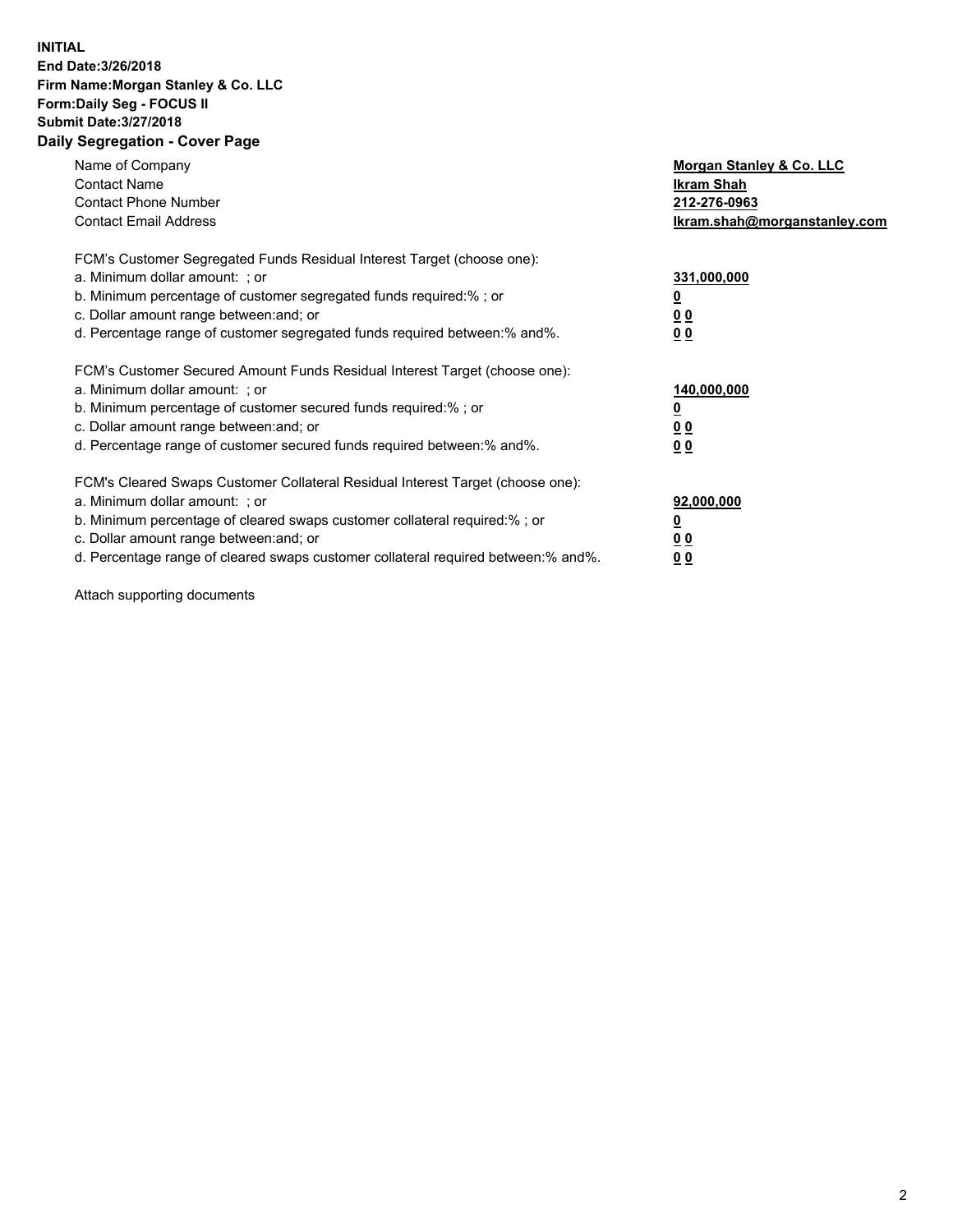### **INITIAL End Date:3/26/2018 Firm Name:Morgan Stanley & Co. LLC Form:Daily Seg - FOCUS II Submit Date:3/27/2018 Daily Segregation - Secured Amounts**

Foreign Futures and Foreign Options Secured Amounts Amount required to be set aside pursuant to law, rule or regulation of a foreign government or a rule of a self-regulatory organization authorized thereunder

- 1. Net ledger balance Foreign Futures and Foreign Option Trading All Customers A. Cash **3,625,413,033** [7315]
	- B. Securities (at market) **2,015,449,864** [7317]
- 2. Net unrealized profit (loss) in open futures contracts traded on a foreign board of trade **-363,225,841** [7325]
- 3. Exchange traded options
	- a. Market value of open option contracts purchased on a foreign board of trade **30,157,129** [7335]
	- b. Market value of open contracts granted (sold) on a foreign board of trade **-21,749,706** [7337]
- 4. Net equity (deficit) (add lines 1. 2. and 3.) **5,286,044,479** [7345]
- 5. Account liquidating to a deficit and account with a debit balances gross amount **114,762,409** [7351] Less: amount offset by customer owned securities **-111,627,765** [7352] **3,134,644**
- 6. Amount required to be set aside as the secured amount Net Liquidating Equity Method (add lines 4 and 5)
- 7. Greater of amount required to be set aside pursuant to foreign jurisdiction (above) or line 6.

# FUNDS DEPOSITED IN SEPARATE REGULATION 30.7 ACCOUNTS

- 1. Cash in banks
	- A. Banks located in the United States **597,537,105** [7500]
	- B. Other banks qualified under Regulation 30.7 **592,021,877** [7520] **1,189,558,982**
- 2. Securities
	- A. In safekeeping with banks located in the United States **214,169,849** [7540]
	- B. In safekeeping with other banks qualified under Regulation 30.7 **0** [7560] **214,169,849** [7570]
- 3. Equities with registered futures commission merchants
	-
	-
	- C. Unrealized gain (loss) on open futures contracts **250,356** [7600]
	- D. Value of long option contracts **0** [7610]
- E. Value of short option contracts **0** [7615] **5,966,783** [7620]
- 4. Amounts held by clearing organizations of foreign boards of trade
	-
	-
	- C. Amount due to (from) clearing organization daily variation **0** [7660]
	- D. Value of long option contracts **0** [7670]
	- E. Value of short option contracts **0** [7675] **0** [7680]
- 5. Amounts held by members of foreign boards of trade
	-
	-
	- C. Unrealized gain (loss) on open futures contracts **-363,476,197** [7720]
	- D. Value of long option contracts **30,157,129** [7730]
	- E. Value of short option contracts **-21,749,706** [7735] **4,069,576,582**
- 6. Amounts with other depositories designated by a foreign board of trade **0** [7760]
- 7. Segregated funds on hand **0** [7765]
- 8. Total funds in separate section 30.7 accounts **5,479,272,196** [7770]
- 9. Excess (deficiency) Set Aside for Secured Amount (subtract line 7 Secured Statement Page 1 from Line 8)
- 10. Management Target Amount for Excess funds in separate section 30.7 accounts **140,000,000** [7780]
- 11. Excess (deficiency) funds in separate 30.7 accounts over (under) Management Target **50,093,073** [7785]

**0** [7305]

[7354] **5,289,179,123** [7355]

**5,289,179,123** [7360]

[7530]

 A. Cash **5,716,427** [7580] B. Securities **0** [7590]

 A. Cash **0** [7640] B. Securities **0** [7650]

 A. Cash **2,623,365,341** [7700] B. Securities **1,801,280,015** [7710] [7740] **190,093,073** [7380]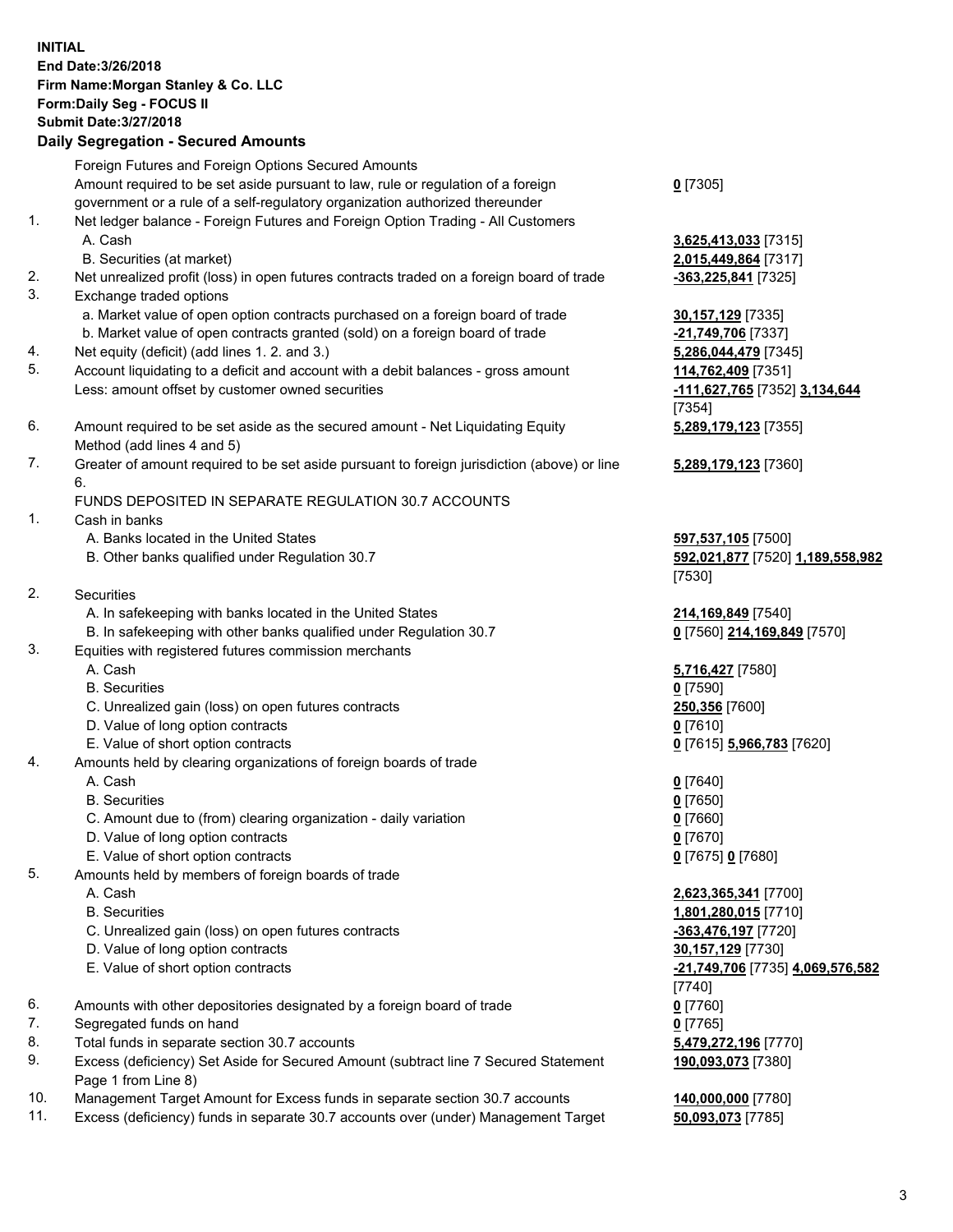**INITIAL End Date:3/26/2018 Firm Name:Morgan Stanley & Co. LLC Form:Daily Seg - FOCUS II Submit Date:3/27/2018 Daily Segregation - Segregation Statement** SEGREGATION REQUIREMENTS(Section 4d(2) of the CEAct) 1. Net ledger balance A. Cash **10,683,565,001** [7010] B. Securities (at market) **5,175,627,254** [7020] 2. Net unrealized profit (loss) in open futures contracts traded on a contract market **345,870,368** [7030] 3. Exchange traded options A. Add market value of open option contracts purchased on a contract market **405,463,160** [7032] B. Deduct market value of open option contracts granted (sold) on a contract market **-661,472,307** [7033] 4. Net equity (deficit) (add lines 1, 2 and 3) **15,949,053,476** [7040] 5. Accounts liquidating to a deficit and accounts with debit balances - gross amount **360,771,282** [7045] Less: amount offset by customer securities **-312,323,218** [7047] **48,448,064** [7050] 6. Amount required to be segregated (add lines 4 and 5) **15,997,501,540** [7060] FUNDS IN SEGREGATED ACCOUNTS 7. Deposited in segregated funds bank accounts A. Cash **4,848,052,652** [7070] B. Securities representing investments of customers' funds (at market) **0** [7080] C. Securities held for particular customers or option customers in lieu of cash (at market) **970,037,218** [7090] 8. Margins on deposit with derivatives clearing organizations of contract markets A. Cash **6,268,029,961** [7100] B. Securities representing investments of customers' funds (at market) **0** [7110] C. Securities held for particular customers or option customers in lieu of cash (at market) **4,205,590,036** [7120] 9. Net settlement from (to) derivatives clearing organizations of contract markets **340,887,604** [7130] 10. Exchange traded options A. Value of open long option contracts **405,463,160** [7132] B. Value of open short option contracts **-661,472,307** [7133] 11. Net equities with other FCMs A. Net liquidating equity **3,259,803** [7140] B. Securities representing investments of customers' funds (at market) **0** [7160] C. Securities held for particular customers or option customers in lieu of cash (at market) **0** [7170] 12. Segregated funds on hand **0** [7150] 13. Total amount in segregation (add lines 7 through 12) **16,379,848,127** [7180] 14. Excess (deficiency) funds in segregation (subtract line 6 from line 13) **382,346,587** [7190]

- 15. Management Target Amount for Excess funds in segregation **331,000,000** [7194]
- 16. Excess (deficiency) funds in segregation over (under) Management Target Amount Excess

**51,346,587** [7198]